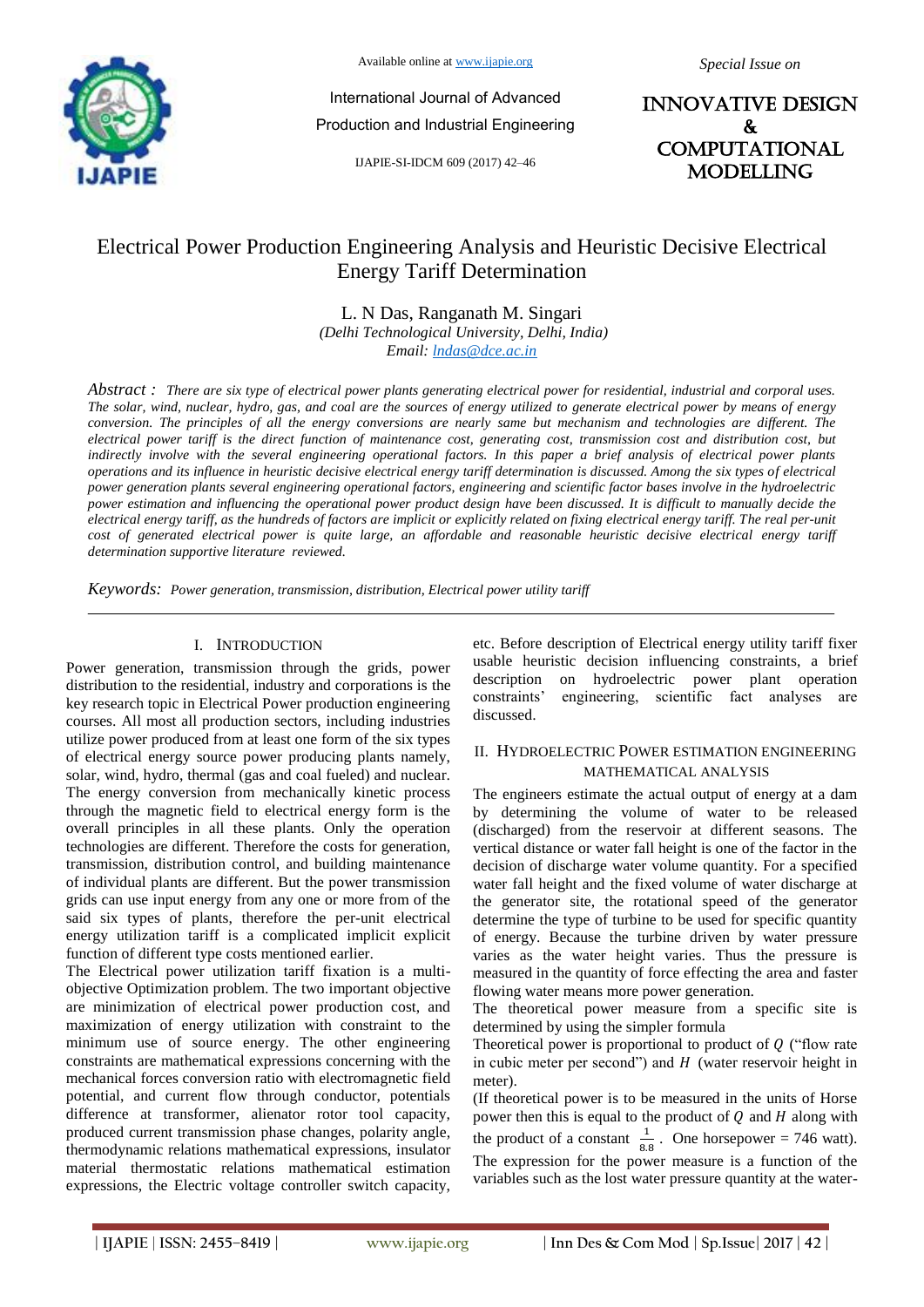bed or penstock, variations due to the efficiency levels of mechanical devices used to harness the power.

Turbines type (blade size, blade spanning, shape and angular displacement, rotor weight, blade strength, blade folder etc.) is one of the mechanical device influences the electric power generation. Roughly two basic types of turbines (impulse and reaction) are used in the power plant. Decision for the specific type of turbine to be used are depend on the completion of powerplant operational studies and cost estimations. A reaction turbine is a horizontal or vertical wheel that operates with the wheel completely submerged and reduces turbulence.

The work of a reaction turbine is similar to the rotating lawn sprinkler where water is a central point is under pressure and escapes from the ends of the blades, causing rotation. Reaction turbines are the type that most widely used in the hydroelectric power generator.

The impulse turbine is a horizontal or vertical wheel that uses kinetic energy of water striking its buckets or blades to cause rotation. The wheel is covered by a housing and the buckets or blades are shaped so the turn the flow of water about 170 degrees inside the housing. After turning the blades or buckets, the water falls to the bottom of the wheel housing and flows out.

There are three types of hydropower facilities namely impoundment, diversion and pumped storage. Some power plants use dams and some do not. The **impoundment** facility is a large hydropower system, uses a dam to store river water in a reservoir. The **diversion** facility sometimes known as run-of-river, facility channels a portion of river through a canal of penstock. It may not require a dam. P**umped storage** facility pumps water from a lower reservoir to an upper reservoir at higher elevation position. During high electrical demand, the water is released back to lower reservoir.

**Hydroelectric Power estimation scientific factors:** The water from the dam is led to the water turbine through the penstock, and potential energy of the elevated water is transformed into kinetic energy. The water turbine converts hydraulic energy into mechanical energy, and the generator converts mechanical energy into electrical energy. The generators are usually salient-type rotor with many poles. To maintain the generator voltage frequency constant, the turbine must spin the generator at a constant speed with a mathematical relation as  $\frac{1}{1}$  $\frac{\log p}{p}$ , where f is the voltage frequency and  $p$  is the numbers of poles of the generator. Elaborate control schemes are used to regulate the flow of water in order to maintain the turbine speed constant.

The potential energy of the water in reservoir is proportional to mass of the water and the difference in height between the water impoundment and the water outflow. The height difference is known as effective head. That is  $P.E = mgh$ . The mass of water is its volume times its density. Therefore  $P E = volume \times \rho gh$  and the available hydropower becomes  $P_w = \frac{P}{q}$  $\frac{E}{t} = \frac{v}{t}$  $\frac{a_{\text{m}}}{t}$   $\rho gh = q \rho gh$  watt.

Where q is rate of flow of water in  $\frac{m}{s}$ , h is effective head of water in m,  $\rho$  is density of water  $\approx 1000 \frac{\kappa g}{m^3}$ , g is acceleration of gravity = 9.81  $m/s^2$ , Given  $\rho = 1000$ , the available hydro power P in kilo watt is given by  $P = 9.81$  qh kW.

If  $\eta$  is the overall efficiency of the hydropower plant, the electrical power output in kW is  $P_0 = 9.81$  *qhn* kW. Here  $\eta = \eta_P \eta_t \eta_a$ ,  $\eta_P$  is penstock efficiency,  $\eta_t$  is turbine efficiency,  $\eta_a$  is generator efficiency.

The statement of Ohm's law for Power is the rate at which energy is used in a circuit during a certain period of time is defined as power. The power that dissipated in a circuit is directly proportional to the square of the amount of current that flows through it.

## III. THREE TYPES OF POWER DEFINED IN ELECTRIC POWER GENERATION AND TRANSMISSION **LITERATURE**

The "**True power**", "**Reactive power**" and "**apparent power**" are the three types of power classified from the generating sets. When a generator at a utility plant transmits current through a feeder line to a factory, it provides **true power**, which is consumed by the conversion of electrical energy to heat energy and mechanical energy. 1. True power performs work and its consumption form is the motor required mechanical energy to physically turn the load. 2. The mechanical energy required to overcome the bearing friction and windage (actual air resistance to the rotor turning). 3. Heat dissipation from the resistance on the wire, eddy current and hysteresis on the iron cores.

The remainder of the current from the feeder is used to produce magnetic fields that expand around the coils. When these fields collapse during each AC alteration, they induce a voltage back into the coils, which causes current to be return back from motor through the feeder line to the generator. This type of power is called **reactive power**, does not perform any work.

The combination of true power and reactive power sent to the factory is called **apparent power**. The true power and reactive power those pass through the feeder line are not in phase. Therefore apparent power is the phased sum of the true and apparent power.

**Power factor** (pf) calculation tips: The ratio of true power to apparent power is referenced to as the power factor. Let  $P$  be the real power and  $S$  be the magnitude of the complex power then =  $cos\theta = \frac{p}{a}$  $\frac{r}{s}$ . The power factor is an indication of the efficiency of a circuit, which refers to how energy supplied by the source to perform work. A power factor of "1" is most desirable because the circuit is then purely resistive, and the power is real. If a second load were connected in parallel with the original load, so that the total reactive power to the circuit would become zero, by this way the power factor would be "corrected". In other words, the power factor would become 1.

The two primary effects of power factor correction are 1) the circuit current become smaller 2) the voltage and current in the circuit are in phase.

If the load is capacitive, the power factor is said to be "leading", that means current leads voltage, If the load is inductive, the power factor is said to be "lagging".

**Hydroelectric power plant operation cost influencing facts**: Maintenance, Monitoring tool for power generator, and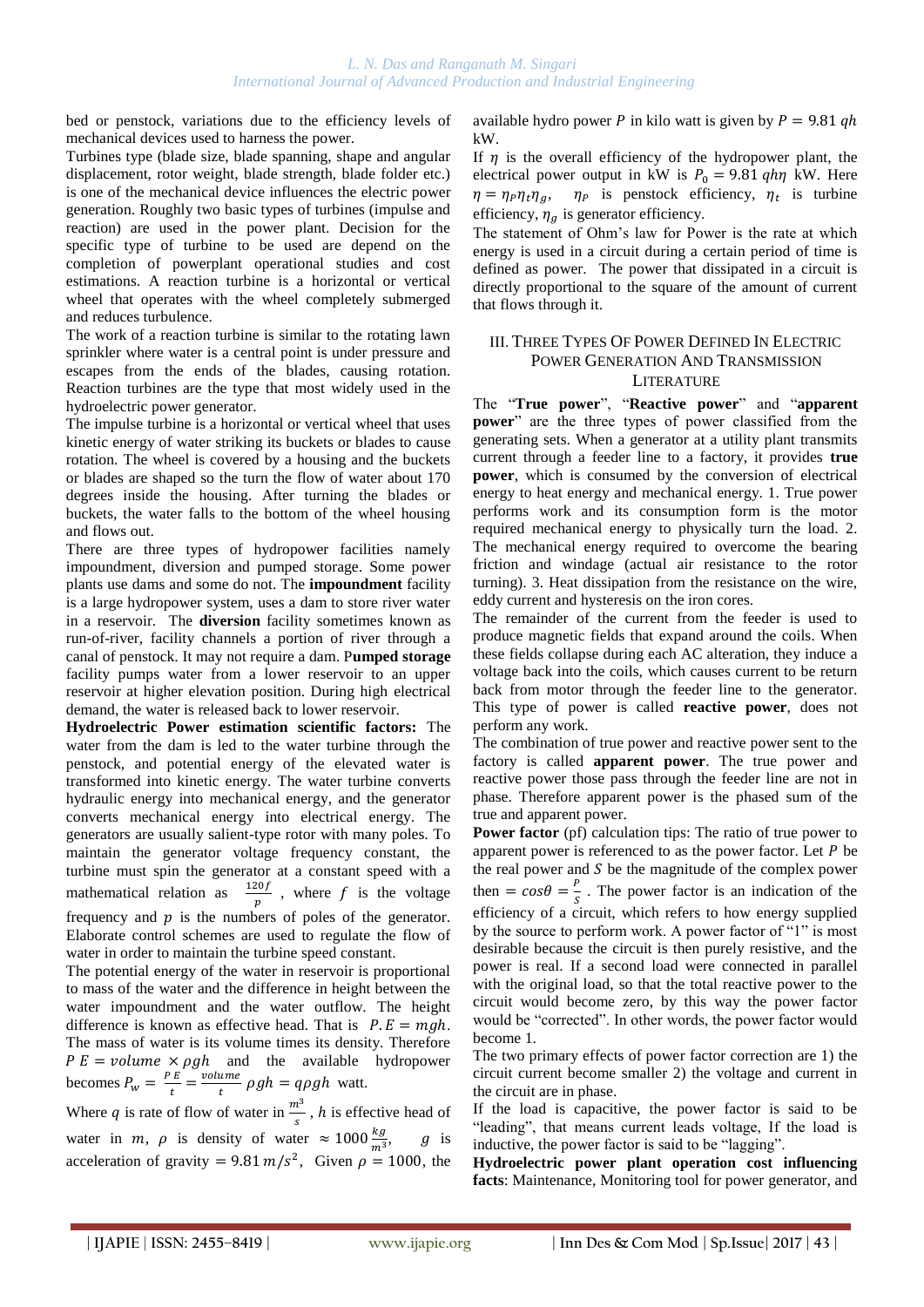transmission grid safety, Hydrology, water quality, Dam safety, Increase production and efficiency by uprating existing power-plants, developing low-height hydropower plants, Pumped storage, tying hydropower to other forms of energy.

**Electricity Tariff influencing facts**: The supply of low-cost electricity to defense industries, shipyards, steel mills, chemical companies, oil refineries, automotive and aircraft factories influence the Electric tariff. Farming is tremendously influence the electric power tariff. Farming produces revenue which contributes toward repayment of irrigation facilities, easing the water users' financial burden.

# **The heuristic method for electric load calculation and Tariff fixation**:

The word heuristic method means an approach to problem solving, learning or discovery that employs a practical method not guaranteed to be optimal but sufficient for immediate goals. For a brief knowledge about heuristic optimization read the article heuristic algorithms [1]

## **The following facts are used for fixing electric power consumption bill charges in Indian corporation cities**:

1) Energy Charge: This is the per unit electricity charge that you pay on your bill. It is mostly defined slab wise and the cost increases as units on electricity bill increases.

2) Fixed Charge: This is mostly dependent on the connected load that the utility provides you. Connected load is typically calculated as sum of wattage of all the appliances that you have at your home. The utility allocates this much amount of electricity for your home and that is why the fixed charge is applicable.

3) Electricity Duty & Tax: This is the government tax for using electricity. Duty is applicable per unit of electricity consumption and tax is applied on the whole bill amount.

4) Meter Rent: Rent that you pay for having meter at your home. Rates are different for single phase and three phase connections.

5) Wheeling Charge: The tool also helps you find out how your bill gets impacted if you move from Reliance Energy to Tata Power in Mumbai. Wheeling charges are applicable for the switchover.

6) Minimum Monthly Charges: In some states if the consumption is less than a certain amount, minimum monthly charges are applicable, which means that the bill amount cannot be less than minimum monthly charges.

The bill may not cover following facts:

- 1) FAC (Fuel adjustment charge) or FCA (fuel cost adjustment), FPPCA (Fuel and power purchase cost adjustment). This is the amount which utilities apply on bills based on varying price of fuel or coal. Every month this value is different and derived based on the current cost of coal. This is a few Paise per unit
- 2) Arrears or Interest and other charges

## IV.ELECTRICAL TARIFF BILL IS A FUNCTION OF ESTABLISHMENT MAINTENANCE COST, GENERATING COST, TRANSMISSION COST, DISTRIBUTION COST

**Establishment Maintenance Cost**: Cost related to building, power generation, transmit and distribution purpose installation, spare parts assemble, Operating power plants modernization and capacity increase. The **routine maintenance cost are related to the following service costs**, Perform visual inspection and dimensional check, check starter bore for roundness, checking air gap uniformity, check alignment of ready-assembled turbine and generator shaft, check all bearing clearances, check entire generator cooling system, perform hydrostatic pressure and tightness tests on all equipment containing or carrying water, oil and compressed air, Check breaks during breaking and during lifting operations, measure stator-winding Dc resistance, measure insulation resistance of stator winding and determine polarization factor, conduct AC high voltage withstand resistance, measure rotor winding DC resistance, measure rotor impedance, conduct AC voltage withstand test of rotor winding, measure rotor winding insulation resistance, perform operational tests on all generator auxiliary equipment, including calibration of related electric control instruments, check for correctness of wiring and piping, check alarm and protection devices, verify alarm and tripping settings for all supervisory instrumentation. Perform functional test of fire-protection system, **mechanical and hydro-mechanical equipment operation performance tests** including check water leakage from closed gates and emergency valves, conduct pressure test on tunnel and penstocks, conduct discharge tests on regulating and flow controlling gates, mechanically coupled turbine/generator unit's sound with respect to bearing temperatures, rotating parts load balancing, mechanical vibrations and behavior under overs peed conditions, Conduct mechanical run for bearing temperature stabilization, measure shaft run-out (eccentricity), measure vibration to determine general vibration level and assess balance of assembled rotating equipment, Electrical start-up/shutdown sequence, including mechanical braking, conduct functional test of generator protection relays, measure short circuit and no load curves, determine generator reactance and time constants, measure shaft voltages, synchronize with grid system. Conduct load rejection tests on the generating unit at a range of load steps, including overload to check response of turbine governor and excitation system (AVR) under load condition, Conduct reactive capability test, conduct power system stabilizer test, energize transmission circuit,

**Generating Cost**: Let us discuss the facts associates with generating cost. It is a conventional fact that electrical power generation location should be nearer to the load center (where maximum power is consumed) so that transmission cost could be minimized. The electrical transmission system is the means of transmitting power from generating station to different load centers. But during planning of construction of generating station several facts are to be considered for economical and efficient generation of electrical power.

If the generating station is a thermal power generating station, availability of water, fuel, availability of land and line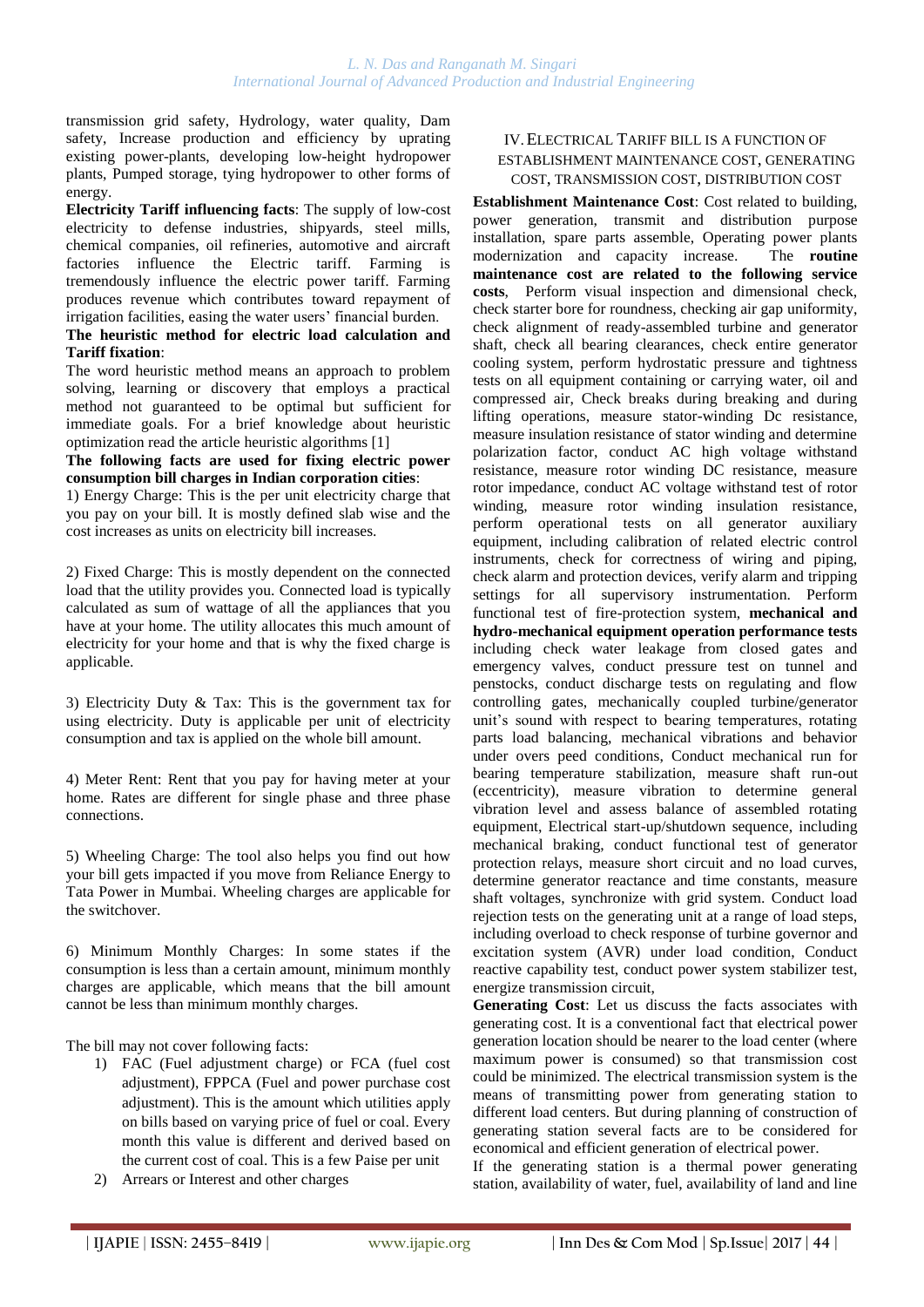train or road ways for installing spare parts, fuel and big alternators etc. are considered.

If the generating station is a hydro power station, there must be a dam on river. So proper place near to the river dam must be chosen turbine, fan, alternator will not be affected during channeled stream operation stages.

If the generating station is a nuclear plant, it must be situated in such a distance from common location so that there may be any effect from nuclear reaction of the common people health.

All the facts mentioned above are very difficult to be available at load center. The power station or generating station must be situated where all the facilities are easily available. This place may not be necessarily at the load center.

**Technical constraints influencing transmission cost expenses**: The power generated at generating station is in low voltage level as low voltage power generation is more economical than high voltage power generation. At low voltage level, both weight and insulation is less in the alternator, this directly reduces cost and size of the alternator. But this low voltage level power cannot be transmitted directly to the consumer end because there are transmission loss due to conductive material resistivity. Electrical power is directly proportional to the product of electrical current and voltage of the system. So for transmitting certain electrical power from one place to another, if the voltage of the power is increased then associated current of the power can be reduced for a constant power. Reduced current means less  $I<sup>2</sup> R$  loss in the system, less cross sectional area of the conductor means less capital involvement and decreased current causes improvement in voltage regulation of power transmission system and improved voltage regulation indicates quality of power. Because of these three reasons electric power mainly transmitted at high voltage level.

**Technical constraints influencing distribution of transmitted power**: For efficient distribution of the transmitted power, stepped down transformers are used to step down the high voltage to desired requisite voltage level. The circuit within transformer are function of variables like wire coil turn numbers at input end, wire coils at the output end, the plate potential, and some other electrical properties.

So it can be concluded that first the electric power is generated at low voltage level then it stepped up to high voltage for efficient transmission of electrical energy. Lastly for distribution of electrical energy or power to different consumers it is stepped down to desired effective comparatively low voltage level.

The power generation, transmission and distribution are conducted with the help of network. The network source or inter mediate stages are either high voltage DC electrical transmission or High AC electrical transmission.

Advantages in using DC transmission system: Only two conductor are required for DC transmission system. If earth is utilized as return path there may be only one conductor of DC transmission system. The potential stress on the insulator of DC transmission system is about 70% of same voltage AC transmission system. Hence less insulation cost is involved in DC transmission system. Inductance, capacitance, phase displacement and surge problems can be eliminated in DC system.

In spite of the above mentioned advantages in DC system, the general electrical energy is transmitted by three phase AC transmission system. Because the alternating voltages can easily be stepped up and down, which is not possible in DC transmission system. Maintenance of AC substation is quite easy and economical compared to DC. The power transformation in AC electrical substation is much easier than the motor generator sets in DC system.

But AC transmission system also has some disadvantages like, the volume of conductor used in AC system is much higher than that of DC. The reactance of the line, affects the voltage regulation of electrical power transmission system. Problems of corona effect, skin effects and proximity effects only found in AC System. Construction of AC electrical power transmission network is more complicated than DC system. Proper synchronizing is required before inter connecting two or more transmission lines together, synchronizing can totally be omitted in DC Transmission system.

**Some other facts influence the electric energy generation, transmission and distribution costs**: Transmission line lengths (short, medium, long), performance of transmission line, Sag overhead conductor, surge impedance loading (or SIL), types of overhead conductor, conductor resistance, thickness of insulation of power cable, Capacitor bank (or Reactive power compensation, types of capacitor bank), power system stability, power flowing network load analysis etc.

For the glossary of terms used here, read the references www.electric4u.com/electrical-power-transmission-systemand-network/

### **The decision factors influencing power generation cost**:

**The electricity tariff in India:** At this time year 2016, the following information are related with the electricity tariff used in India.

Tariff refers to the amount of money the consumer has to pay for making the power available to them at their homes. Tariff system takes into account various factors to calculate the total cost of the electricity. Before understanding **tariff of electricity** [2] system in detail a slight overview of the entire power system structure and hierarchy in India would be very fruitful. The [electrical power](http://www.electrical4u.com/electric-power-single-and-three-phase/) system mainly consists of generation, transmission and distribution. For [generation of](http://www.electrical4u.com/electric-power-generation/)  [electrical power](http://www.electrical4u.com/electric-power-generation/) we have many PSUs and private owned generating stations (GS). The [electrical transmission system](http://www.electrical4u.com/electrical-power-transmission-system-and-network/) is mainly carried out by central government body PGCIL (Power grid corporation of India limited). To facilitate this process, India is divided into 5 regions : Northern, Southern, Eastern, Western and North eastern region. Further within every state we have a SLDC (state load dispatch centre). The distribution system is carried out by many distribution companies (DISCOMS) and SEBs (State electricity board.). **Types:**There are two tariff systems, one for the consumer which they pay to the DISCOMS and the other one is for the DISCOMS which they pay to the generating stations. Let us first discuss about the **tariff of electricity** for the consumer i.e the cost consumer pay to the DISCOMS. The total cost levied on the consumer is divided into 3 parts usually referred